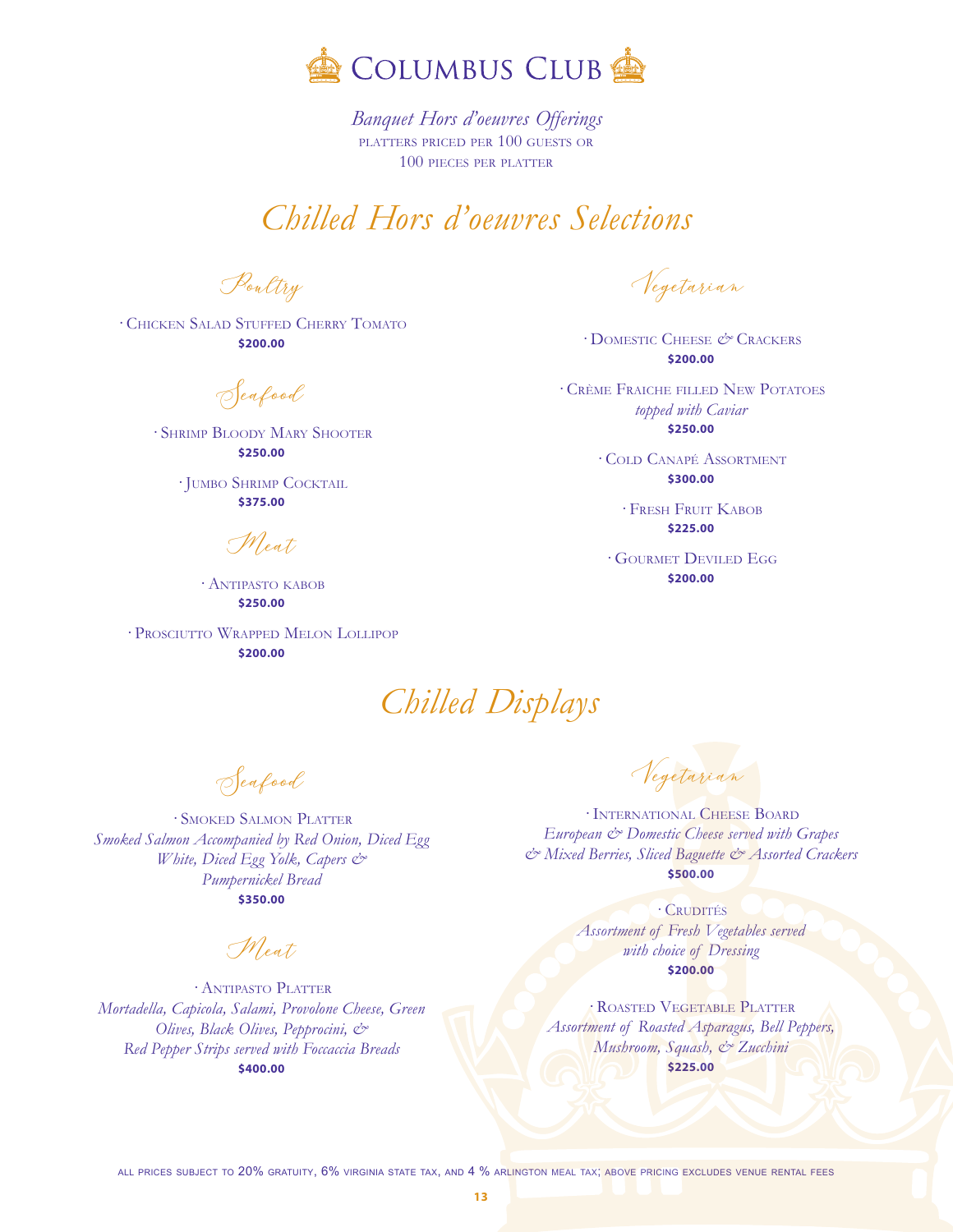

*<sup>B</sup>anquet Hors d'oeuvres Offerings* Priced Per 100 Pieces

#### *<sup>H</sup>ot Hors d'oeuvres Selections*

*<sup>P</sup>oultry*

· Cocktail Sweet *&* Sour Chicken Kabobs **\$200.00**

· Chicken & Cheese Quesadilla Cornucopia **\$250.00**

> · Chicken Drummets **\$225.00**

· Duck filled Phyllo Beggar's Purse *with* APRICOT PRESERVES *and* AGED BRANDY **\$275.00**

> · Chicken Satay **GF \$275.00**

· Chicken Tandoori *with a* North Indian Spice Marinade **GF \$275.00**

· Thai Peanut Marinated Chicken Satay **GF \$275.00**

· Chicken Empanada *with* Fire Roasted Vegetables **\$200.00**

· Holiday Turkey Biscuit *with* Stuffing *and* Cranberry **\$200.00**

> · Smoked BBQ \$250 Chicken Biscuit **\$250.00**

· Chicken Cordon Bleu Bites **\$200.00**

· Carolina Pulled Pork and Cornbread **\$250.00**

> · Chicken Teriyaki Potsticker **\$200.00**

*<sup>S</sup>eafood*

· Crab Rangoon **\$215.00**

· Mini Crab Cakes **\$250.00**

· Butterflied Jumbo Coconut Shrimp **\$300.00**

> · Bacon Wrapped Scallops **\$250.00**

· Clam Casino *served in* Shell **\$250.00**

> · Crab Dip **\$250.00**

· Lobster Cobbler **\$375.00**

· Maui Shrimp Roll *with* Chili Paste, Coconut Milk *and* Whole Fresh Cilantro **\$300.00**

> · Atlantic Caught Wild Salmon Satay *with* <sup>a</sup> Lime *and* Cilantro Marinade **GF \$350.00**

· Maine Lobster Puff Pastry *with* Sherry Newburg Sauce **\$300.00**

· Clams Casino *on the* Half Shell **\$300.00**

> · Coconut Shrimp **\$250.00**

· Paella Croquettes *with Shrimp and Chorizo* **\$275.00**

**GF = Gluten Free V = Vegan**

**14**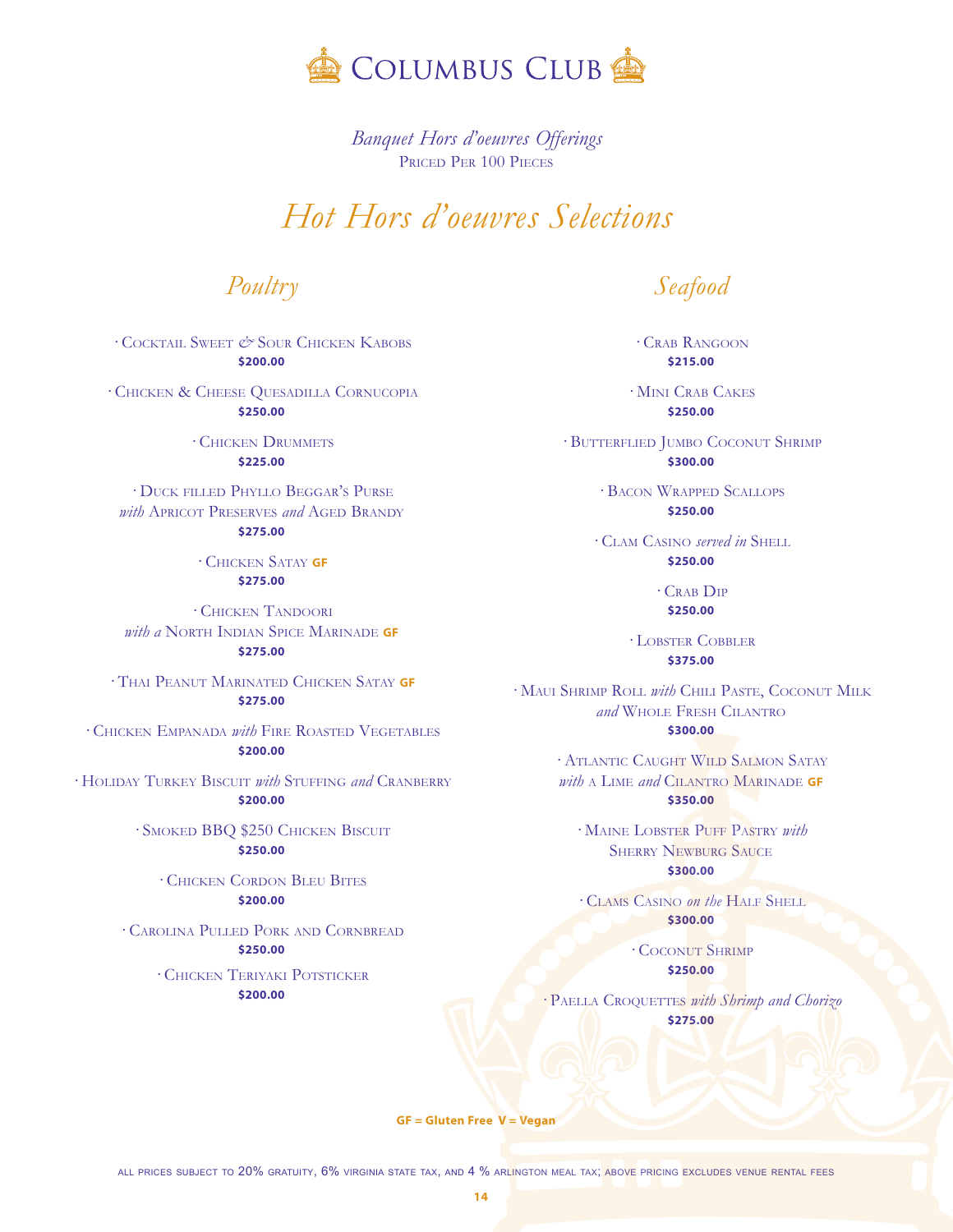

*<sup>B</sup>anquet Hors d'oeuvres Offerings* Priced Per 100 Pieces

# *<sup>H</sup>ot Hors d'oeuvres Selection continued*

*<sup>M</sup>eat*

· Cocktail Beef *&* Mushroom Kabobs **\$250.00**

> · Lamb Chop Lollipops **\$300.00**

 $\cdot$  MEATBALLS *Choice of Polynesian, Marinara or Swedish* **\$250.00**

· Miniature Reuben Open Sandwiches **\$200.00**

· Pastrami *&* Whole Grain Mustard Spring Roll **\$200.00**

· Quiche Lorraine *with* Applewood Smoked Bacon **\$200.00**

> · Shephard's Pie *with* Beef, Vegetables Topped wth Mashed Potatoes **\$225.00**

> > · Beef Sirloin Satay **GF**

**\$275.00**

· Moroccan Lamb Kabob **GF \$350.00**

· Goat Cheese Stuffed Dates Wrapped *in* Applewood Smoked Bacon **\$275.00**

· Beef Empanada *with* Fire Roasted Vegetables **\$200.00**

> · Chorizo Empanada **\$200.00**

· Goat Cheese + Honey Phyllo Triangle and Swiss CHEESE **\$200.00**

> · Lamb Gyro *on a* Miniature Pita **\$225.00**

> > · Coney Island Franks **\$200.00**

· Mini Cuban Sandwich *with* Pork, Ham, Swiss and Pickles **\$250.00**

· Philadelphia Cheese Steak Spring Roll **\$200.00**

· Mini Philadelphia Style Cheese Steak Hoagie **\$250.00**

> · Beef Wellington Puff Pastry **\$275.00**

· Short Rib *and* Roquefort Hand Pie **\$275.00**

· Coney Island Franks Stuffed *with* Sauerkraut *and* Mustard **\$150.00**

> · Mini Franks *in a* Blanket **\$150.00**

· Chicken + Lemongrass potstickers **\$225.00**

> · Pork Dumplings **GF \$200.00**

**GF = Gluten Free V = Vegan**